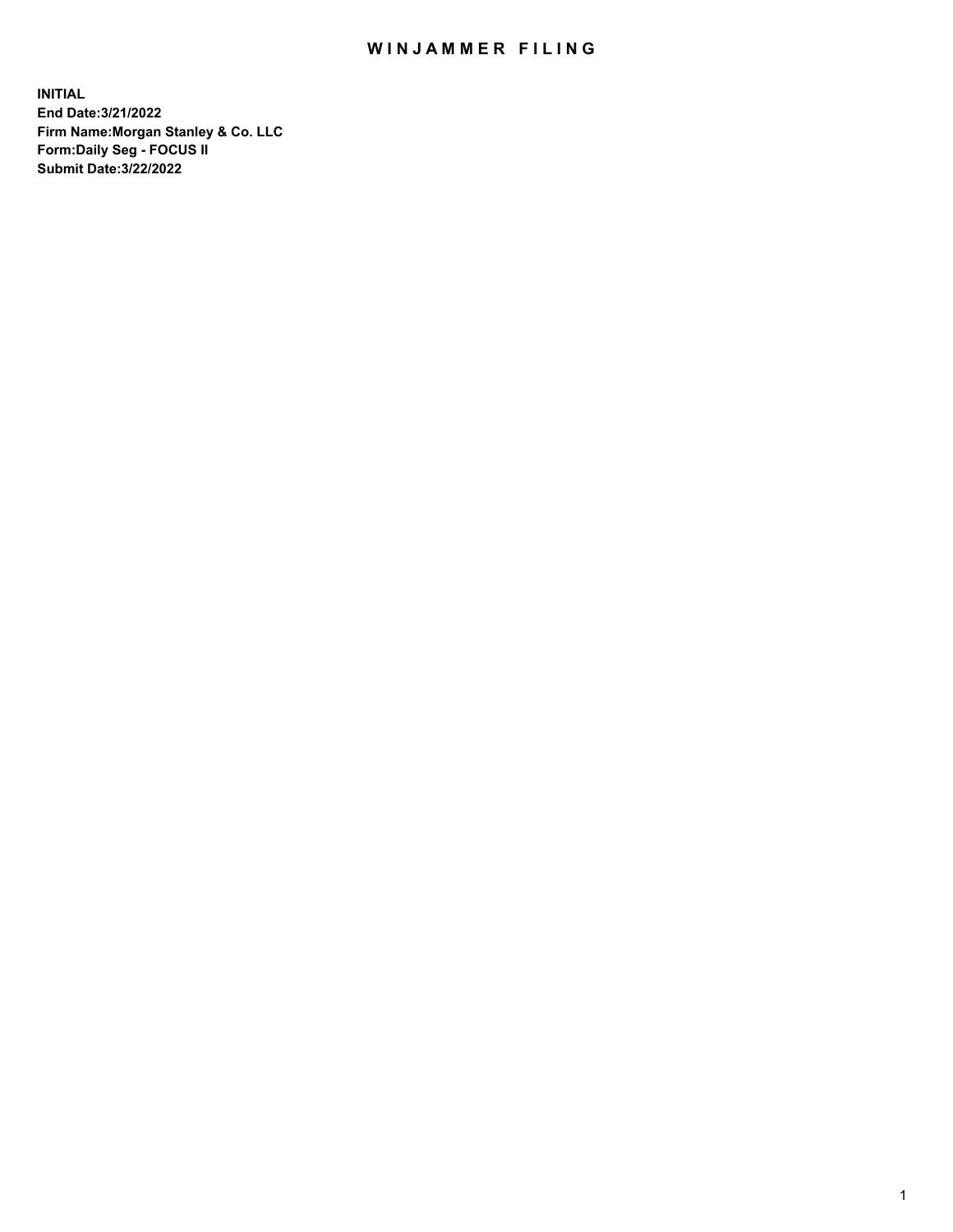**INITIAL End Date:3/21/2022 Firm Name:Morgan Stanley & Co. LLC Form:Daily Seg - FOCUS II Submit Date:3/22/2022 Daily Segregation - Cover Page**

| Name of Company                                                                                                                                                                                                                                                                                                                | Morgan Stanley & Co. LLC                               |
|--------------------------------------------------------------------------------------------------------------------------------------------------------------------------------------------------------------------------------------------------------------------------------------------------------------------------------|--------------------------------------------------------|
| <b>Contact Name</b>                                                                                                                                                                                                                                                                                                            | <b>Ikram Shah</b>                                      |
| <b>Contact Phone Number</b>                                                                                                                                                                                                                                                                                                    | 212-276-0963                                           |
| <b>Contact Email Address</b>                                                                                                                                                                                                                                                                                                   | Ikram.shah@morganstanley.com                           |
| FCM's Customer Segregated Funds Residual Interest Target (choose one):<br>a. Minimum dollar amount: ; or<br>b. Minimum percentage of customer segregated funds required:% ; or<br>c. Dollar amount range between: and; or<br>d. Percentage range of customer segregated funds required between:% and%.                         | 235,000,000<br><u>0</u><br>0 <sup>0</sup><br><u>00</u> |
| FCM's Customer Secured Amount Funds Residual Interest Target (choose one):<br>a. Minimum dollar amount: ; or<br>b. Minimum percentage of customer secured funds required:% ; or<br>c. Dollar amount range between: and; or<br>d. Percentage range of customer secured funds required between:% and%.                           | 140,000,000<br><u>0</u><br><u>00</u><br>00             |
| FCM's Cleared Swaps Customer Collateral Residual Interest Target (choose one):<br>a. Minimum dollar amount: ; or<br>b. Minimum percentage of cleared swaps customer collateral required:% ; or<br>c. Dollar amount range between: and; or<br>d. Percentage range of cleared swaps customer collateral required between:% and%. | 92,000,000<br><u>0</u><br><u>00</u><br>00              |

Attach supporting documents CH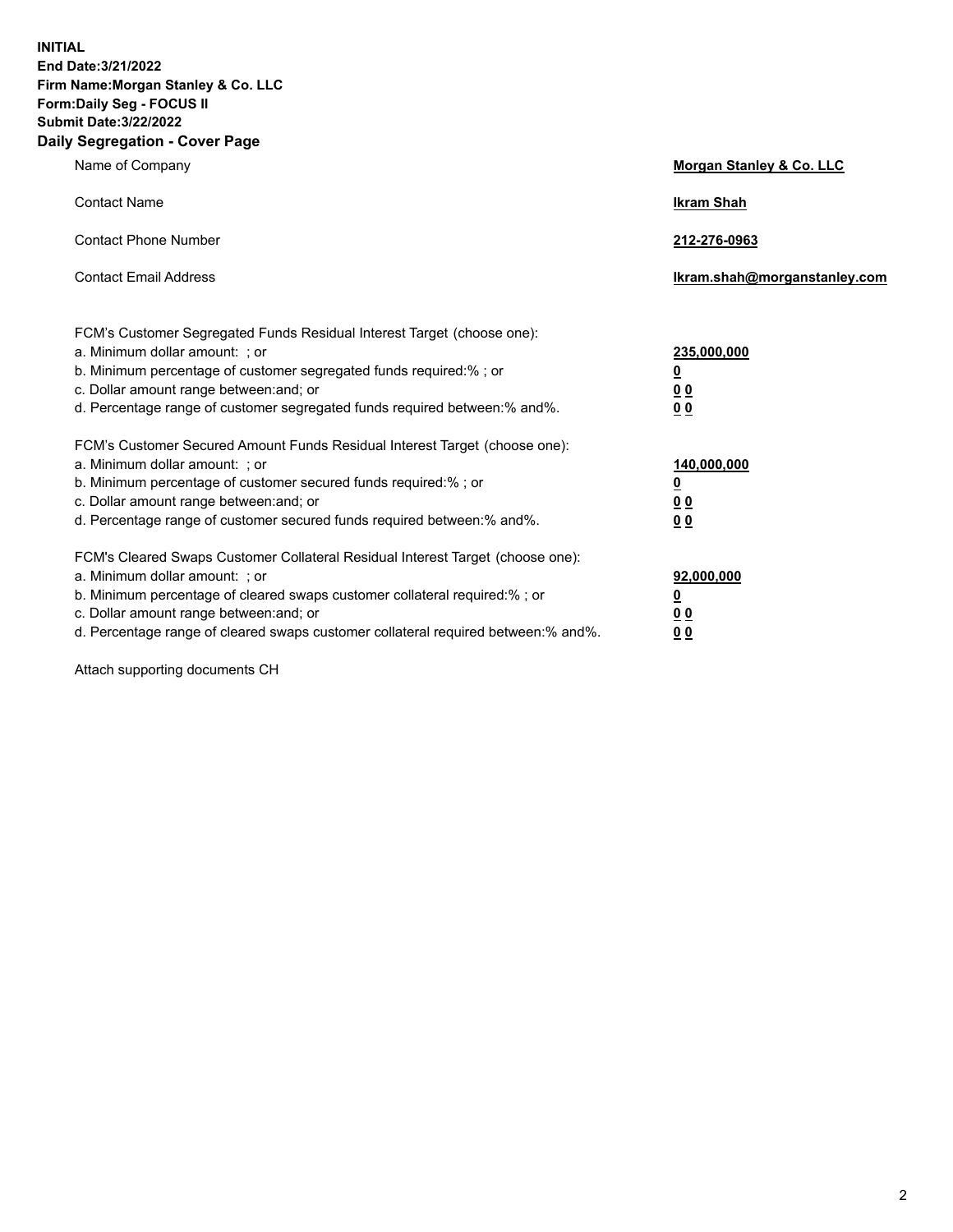## **INITIAL End Date:3/21/2022 Firm Name:Morgan Stanley & Co. LLC Form:Daily Seg - FOCUS II Submit Date:3/22/2022 Daily Segregation - Secured Amounts** Foreign Futures and Foreign Options Secured Amounts

Amount required to be set aside pursuant to law, rule or regulation of a foreign government or a rule of a self-regulatory organization authorized thereunder

- 1. Net ledger balance Foreign Futures and Foreign Option Trading All Customers A. Cash **4,931,000,555** [7315]
	- B. Securities (at market) **2,307,860,574** [7317]
- 2. Net unrealized profit (loss) in open futures contracts traded on a foreign board of trade **2,539,029,446** [7325]
- 3. Exchange traded options
	- a. Market value of open option contracts purchased on a foreign board of trade **103,578,449** [7335]
	- b. Market value of open contracts granted (sold) on a foreign board of trade **-86,903,590** [7337]
- 4. Net equity (deficit) (add lines 1. 2. and 3.) **9,794,565,434** [7345]
- 5. Account liquidating to a deficit and account with a debit balances gross amount **41,294,160** [7351] Less: amount offset by customer owned securities **-37,899,525** [7352] **3,394,635**
- 6. Amount required to be set aside as the secured amount Net Liquidating Equity Method (add lines 4 and 5)
- 7. Greater of amount required to be set aside pursuant to foreign jurisdiction (above) or line 6.

## FUNDS DEPOSITED IN SEPARATE REGULATION 30.7 ACCOUNTS

- 1. Cash in banks
	- A. Banks located in the United States **365,754,173** [7500]
	- B. Other banks qualified under Regulation 30.7 **406,679,397** [7520] **772,433,570**
- 2. Securities
	- A. In safekeeping with banks located in the United States **1,019,712,368** [7540]
	- B. In safekeeping with other banks qualified under Regulation 30.7 **84,915,956** [7560] **1,104,628,324**
- 3. Equities with registered futures commission merchants
	-
	- B. Securities **0** [7590]
	- C. Unrealized gain (loss) on open futures contracts **5,123,591** [7600]
	- D. Value of long option contracts **0** [7610]
	- E. Value of short option contracts **0** [7615] **27,241,689** [7620]
- 4. Amounts held by clearing organizations of foreign boards of trade
	- A. Cash **0** [7640]
	- B. Securities **0** [7650]
	- C. Amount due to (from) clearing organization daily variation **0** [7660]
	- D. Value of long option contracts **0** [7670]
	- E. Value of short option contracts **0** [7675] **0** [7680]
- 5. Amounts held by members of foreign boards of trade
	-
	-
	- C. Unrealized gain (loss) on open futures contracts **2,533,905,855** [7720]
	- D. Value of long option contracts **103,578,449** [7730]
	- E. Value of short option contracts **-86,903,590** [7735] **8,109,311,213**
- 6. Amounts with other depositories designated by a foreign board of trade **0** [7760]
- 7. Segregated funds on hand **0** [7765]
- 8. Total funds in separate section 30.7 accounts **10,013,614,796** [7770]
- 9. Excess (deficiency) Set Aside for Secured Amount (subtract line 7 Secured Statement Page 1 from Line 8)
- 10. Management Target Amount for Excess funds in separate section 30.7 accounts **140,000,000** [7780]
- 11. Excess (deficiency) funds in separate 30.7 accounts over (under) Management Target **75,654,727** [7785]

**0** [7305]

[7354] **9,797,960,069** [7355]

**9,797,960,069** [7360]

[7530]

[7570]

A. Cash **22,118,098** [7580]

 A. Cash **4,355,498,248** [7700] B. Securities **1,203,232,251** [7710] [7740] **215,654,727** [7380]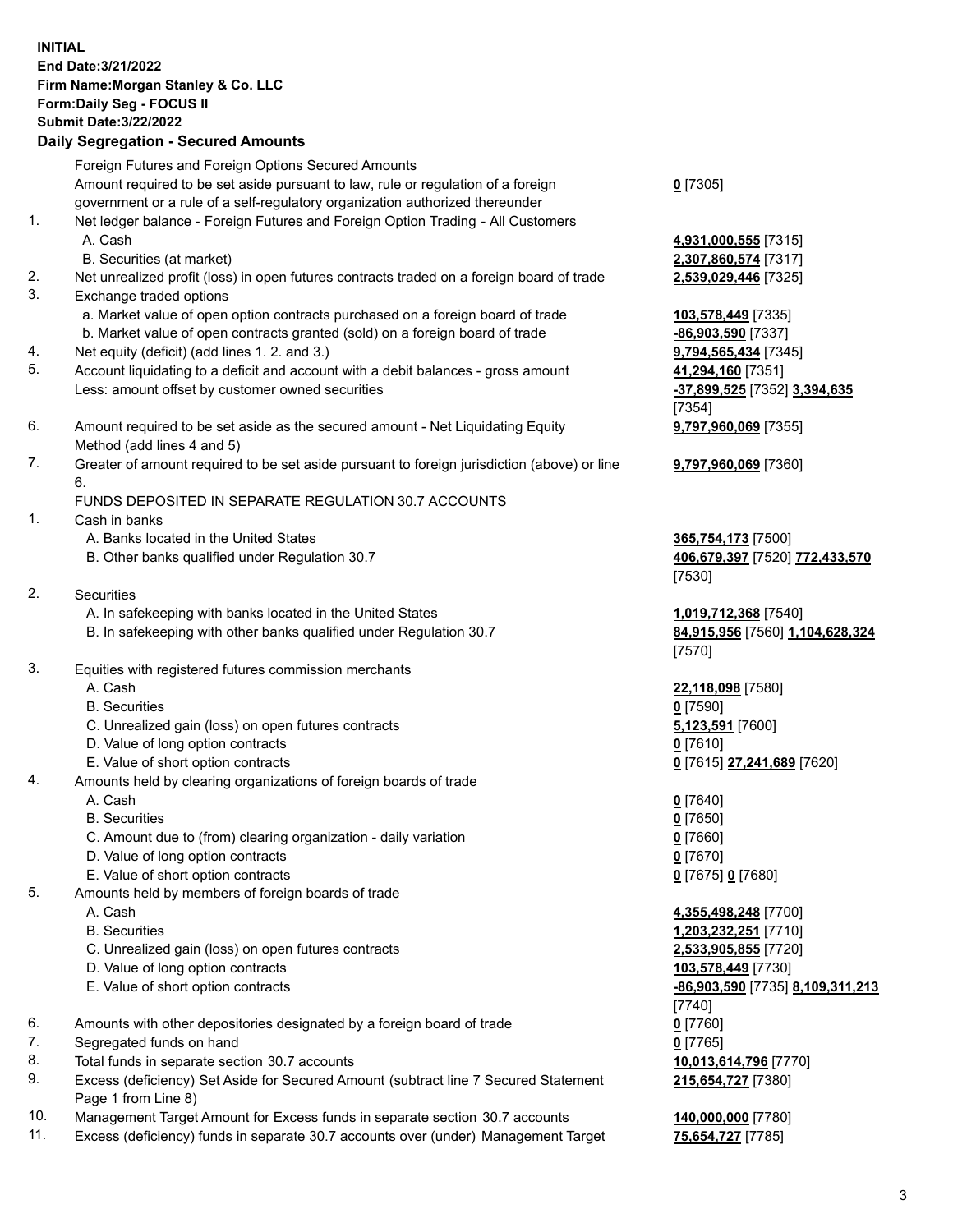**INITIAL End Date:3/21/2022 Firm Name:Morgan Stanley & Co. LLC Form:Daily Seg - FOCUS II Submit Date:3/22/2022 Daily Segregation - Segregation Statement** SEGREGATION REQUIREMENTS(Section 4d(2) of the CEAct) 1. Net ledger balance A. Cash **15,569,530,518** [7010] B. Securities (at market) **8,104,439,564** [7020] 2. Net unrealized profit (loss) in open futures contracts traded on a contract market **3,094,856,872** [7030] 3. Exchange traded options A. Add market value of open option contracts purchased on a contract market **1,900,888,388** [7032] B. Deduct market value of open option contracts granted (sold) on a contract market **-1,313,970,581** [7033] 4. Net equity (deficit) (add lines 1, 2 and 3) **27,355,744,761** [7040] 5. Accounts liquidating to a deficit and accounts with debit balances - gross amount **954,122,806** [7045] Less: amount offset by customer securities **-952,526,523** [7047] **1,596,283** [7050] 6. Amount required to be segregated (add lines 4 and 5) **27,357,341,044** [7060] FUNDS IN SEGREGATED ACCOUNTS 7. Deposited in segregated funds bank accounts A. Cash **2,921,813,102** [7070] B. Securities representing investments of customers' funds (at market) **0** [7080] C. Securities held for particular customers or option customers in lieu of cash (at market) **2,003,659,584** [7090] 8. Margins on deposit with derivatives clearing organizations of contract markets A. Cash **16,560,521,458** [7100] B. Securities representing investments of customers' funds (at market) **0** [7110] C. Securities held for particular customers or option customers in lieu of cash (at market) **5,937,860,935** [7120] 9. Net settlement from (to) derivatives clearing organizations of contract markets **-461,524,795** [7130] 10. Exchange traded options A. Value of open long option contracts **1,900,888,388** [7132] B. Value of open short option contracts **-1,313,970,581** [7133] 11. Net equities with other FCMs A. Net liquidating equity **31,907,990** [7140] B. Securities representing investments of customers' funds (at market) **0** [7160] C. Securities held for particular customers or option customers in lieu of cash (at market) **0** [7170] 12. Segregated funds on hand **162,919,045** [7150] 13. Total amount in segregation (add lines 7 through 12) **27,744,075,126** [7180] 14. Excess (deficiency) funds in segregation (subtract line 6 from line 13) **386,734,082** [7190] 15. Management Target Amount for Excess funds in segregation **235,000,000** [7194]

16. Excess (deficiency) funds in segregation over (under) Management Target Amount Excess

**151,734,082** [7198]